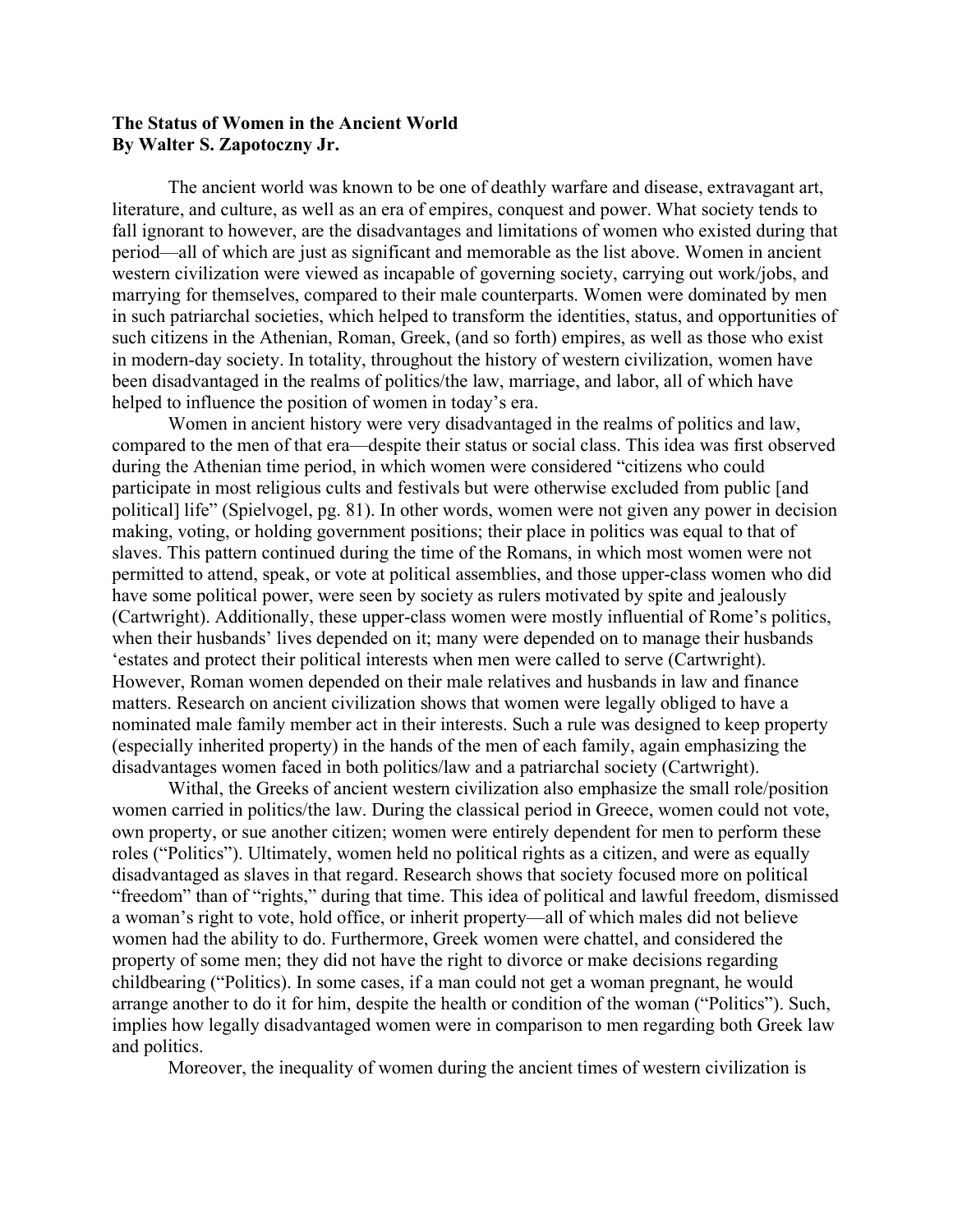most apparent in the realms of marriage. Beginning with the Hebrews, women were subject to male authority; wives were required to remain faithful to their husbands, while men were permitted to engage in sexual activities outside of their marriages (Spielvogel, pages 37-39). Such, was also a common pattern of marriages during the Italian Renaissance; marital relationships were seen more as formal ties than deep, emotional attachments which encouraged extramarital affairs for men (Spielvogel, page 336). Women who participated in sexual behaviors outsides of their marriages, however, were severely punished and sometimes even executed. The disadvantages of being a woman in the realm of marriage is also demonstrated in Roman naming practices, in which male citizens were spoken to by three different names (praenomen, nomen, and cognomen) while women were all referred to the same feminine version of the family name (Cartwright). Such, emphasizes the subordinate and submissive position women were forced to take in marriage, given little to no voice or respect in ancient western civilization.

Women were also disadvantaged in comparison to men regarding first marriages and virginity. In ancient Rome, women were forced to marry and remarry at young ages in order to continue bearing large numbers of children, while maintaining family lines. For example, Tulia, Cicero's beloved daughter was "married at sixteen, widowed at twenty-two, remarried a year later, divorced at twenty-eight, remarried the year after, and divorced at thirty-three… she then died at thirty-four most likely due to early and consistent pregnancy complications" (Spielvogel, page 127). During this era, it was not unusual for high mortality rates of young females, suggesting that in marriage females were treated more as "machines" than lifetime partners. Moreover, in the Germanic Kingdoms, marriages were arranged by fathers and uncles for the good of the family, despite their daughters' wishes; the son-in-law's payment to the father/uncle symbolizes the purchase of paternal authority of the bride (Thompson). Such, also emphasizes the objective and disadvantaged role women took on in marriages during ancient history. Regarding first marriages during that era, it was considered important that the wife be a virgin. Adulterous women were seen as individuals who were "poisoning" the future of her offspring and therefore, were severely punished (strangled or burned alive) while adulterous men were not; men were not required to be virgins at the time of a first marriage, emphasizing gender advantages once again in western civilization history (Thompson).

Prominence of female disadvantages during ancient times, arose from the gendered division of labor beginning with the Athenians. The foremost obligation of women in the Athenian society was to bear children and preserve the family line: "women were kept under strict control… they were often cut off from formal education and were expected to remain at home [doing housework or supervising slaves]... some served as "hetairai" or female companions (prostitutes), who provided entertainment and sex for men during their dining parties" (Spielvogel, pages 81-82). Women were rarely able to seek labor roles outside of the household, for they were regarded as inferior and incapable when compared to their male counterparts. This pattern of division was present in the Byzantium Empire as well. Nevertheless, some women did need to find work outside of the home in order to support themselves, but unfortunately, they were often "exchanged" as slaves instead of servants during the time of the Egyptians (Thompson). "It was not always easy to tell which woman in the household is a salaried servant and which one is a slave. In practice, however, the only real difference was that the former could in theory quit and work for someone else while the latter could not. On a day-to-day basis both would have worked and been treated the same" (Thompson). This idea suggests that women were disadvantaged in the labor force regarding opportunity as well as their identity.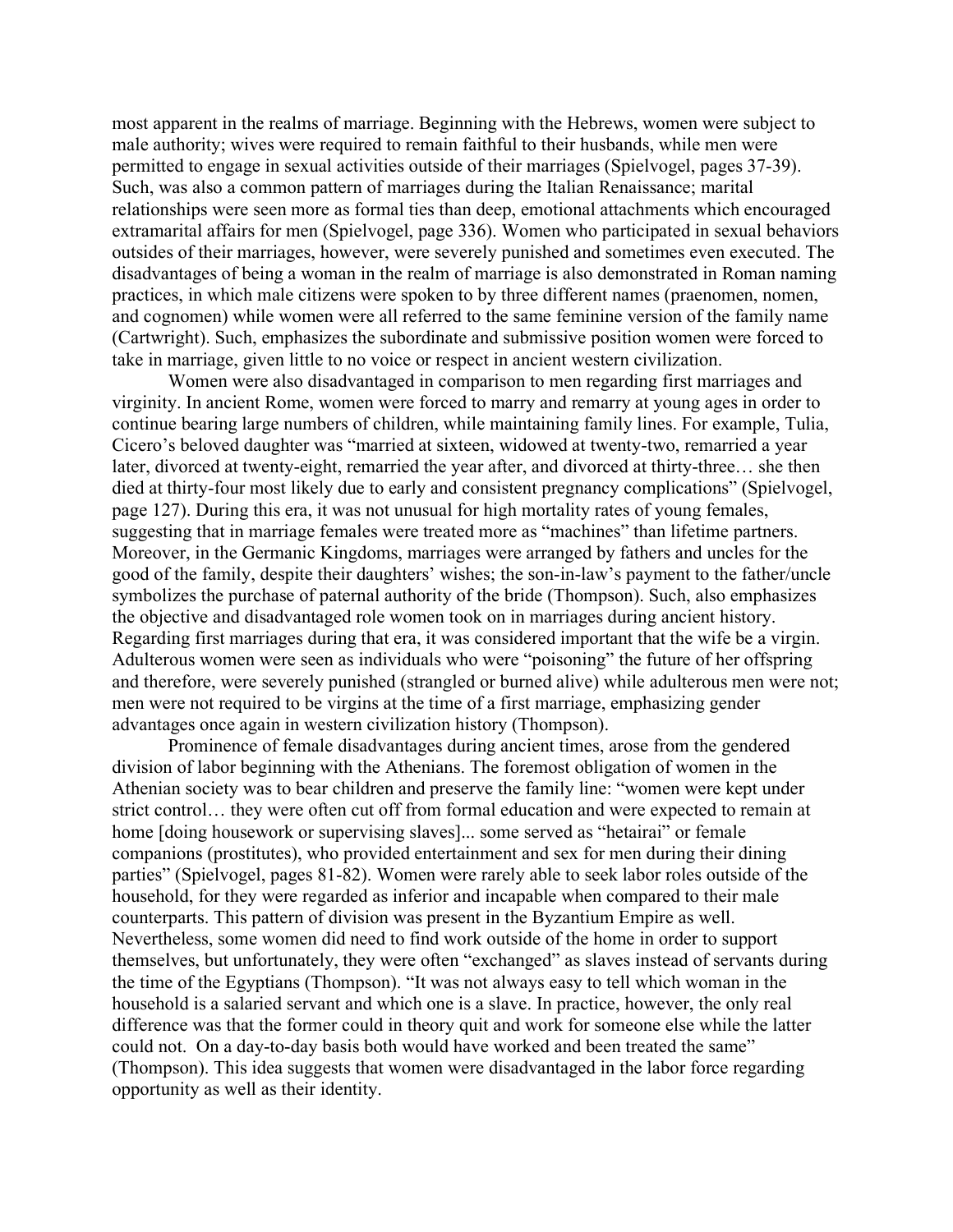After the Black Death, the fourteenth century sought economic difficulties as well as a strengthened division of gender roles. "According to natural order, men were active and domineering, while women were passive and submissive… as more lawyers, doctors, and priests entered society, [such] ideas became widely accepted" (Spielvogel, page 325). In other words, western society during this era suggested that men were to take on job opportunities outsides of the home, for they were the only citizens capable of performing such activities. The only skills that women carried and were valued by the community was that of child bearing and restoring the population that declined largely after such spread of disease. Such responsibility made clear of the disadvantage women were at regarding labor during the Italian Renaissance. "For women in the Renaissance, childbirth was a fearful occasion. Not only was it painful, but it could be deadly; as many as ten percent of mothers died in childbirth… surviving mothers often faced the death of their children…. almost fifty percent of the children born to merchant families died before the age of twenty" (Spielvogel, page 336). In totality, the labor division of men and women in ancient western civilization left women with limited opportunities outside the home.

Ancient western civilization left the foundation for many women regarding gender inequality and disadvantages in today's time period. Research shows that patterns of maledominated government and politics has persisted since the Athenians, Romans, and Greeks. An article posted in 2014 from *The Guardian* states, "At the top of industry and government, the faces remain stubbornly male. In fact, there is evidence that the numbers of women are actually decreasing… only seven of the one-hundred fifty elected heads of state in the world are women, and only eleven of one-hundred ninety-two heads of government… the situation is similar at the level of local government" (Van der Gaag). Another study done by the Center for American Progress indicates similar patterns, indicating that in the United States, fifteen states have no female elected leaders in the Senate or House of Representatives (Chu and Posner). In other words, modern-day statistics show that ancient western civilization helped to shape the disadvantaged status and opportunities women obtain in modern-day society; men continue to be viewed as the only citizens capable of leading countries, as forms of democracy vote in select leaders. Although, unlike the Athenian Roman, and Greek women who depended on their husbands to seek political influence, women in this era are able to run and seek political and government-related opportunities despite their marriage status.

Moreover, western civilization history has helped to shape the disadvantages for women regarding labor and the workforce. Similar to the women who existed during the Byzantium Empire and Italian Renaissance, women in today's society find themselves at a disadvantage not only when it involves opportunity, but also in regard to status and pay. Research shows that, "although more women are working, they are often still worse paid than men, in part-time jobs or in the huge informal employment sector with little protection and few rights. In many places, the increase in women working is simply driven by the necessity of having two wages to make ends meet… [the] women who are in powerful positions, however, often find they face a daily barrage of sexist behavior from men" (Van der Gaag). Other statistics state: "Although an increasing number of women are either the sole breadwinner for their family or share the role with their partners, women in the United States are paid only seventy-seven cents for every dollar a man makes" (Chu and Posner). Such indicates that women tend to be undervalued in comparison to their male partners, whether that be status, opportunity or pay. In western civilization history, women were viewed as incapable of producing anything other than children, and therefore were given little protection, rights, or respect by the male counterparts who focused on bearing children to keep the family line. In totality, people of ancient western civilization helped to set